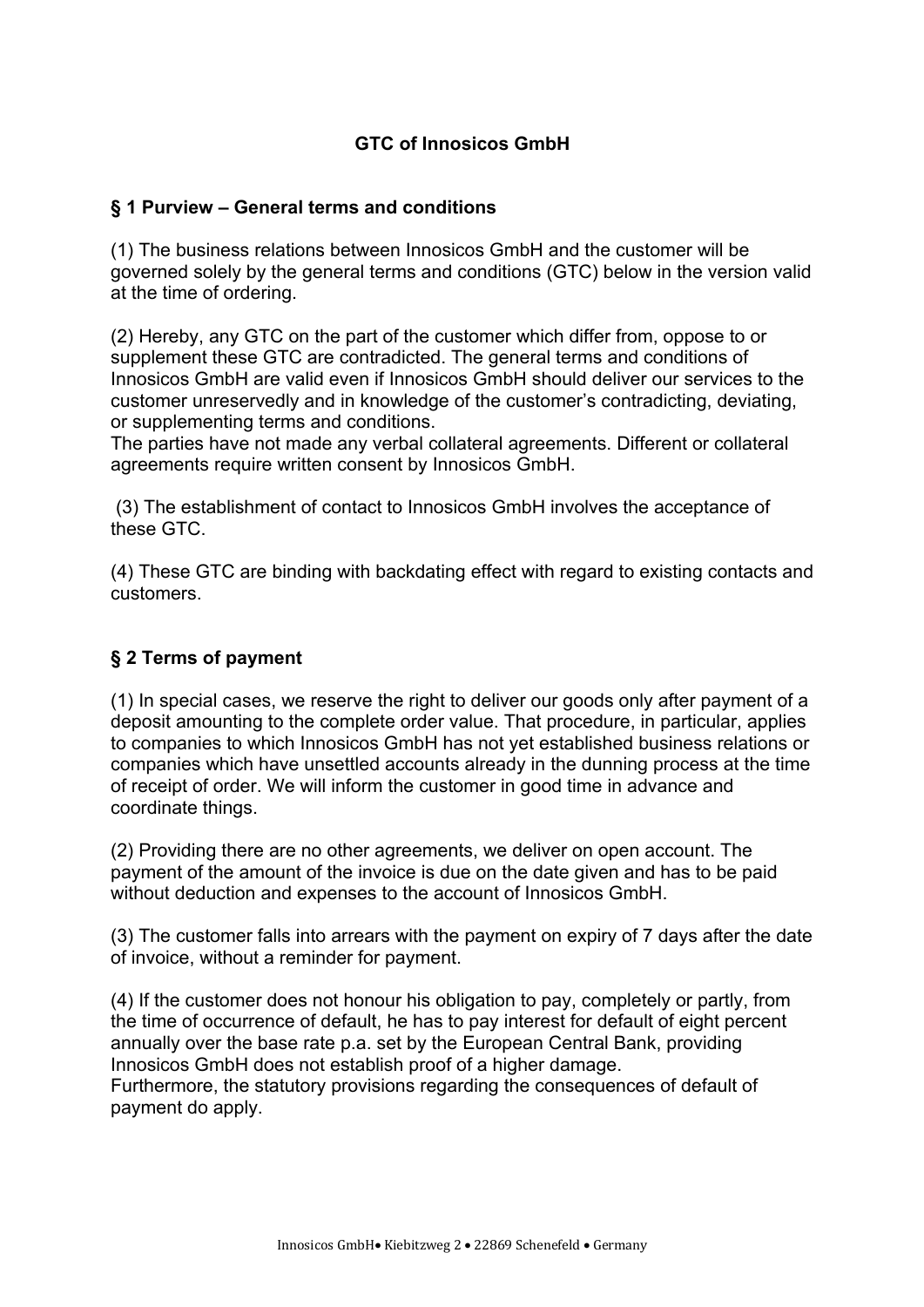(5) Any deductions from the amount of invoice are inadmissible. In case of justified complaints, Innosicos GmbH will issue a credit. In any case, the amount given on the invoice has to be paid.

(6) In case the customer stops payment, announces not to pay, decides on his own to pay issued invoices at a later time, or in case of excessive debts, insolvency proceedings or if the customer is in arrears with due bills for payment, all receivables of Innosicos GmbH will be due and payable immediately. In such cases, Innosicos GmbH is entitled to demand the provision of securities or to rescind the contract.

(7) The period allowed for payment is deemed to be kept when the amount is available to Innosicos GmbH within the period.

(8) The right of retention is excluded, unless the customer's counterclaim results from the same contractual relationship and is indisputable and has been established in law.

The commercial right of retention on the base of § 369 HGB (German commercial code) is excluded.

Innosicos GmbH is entitled to avert the execution of the right of retention by the provision of securities – or guaranty.

(9) There is no right of reimbursement of delivered services at any time.

(10) The quotation of prices and services or other statements and promises made by Innosicos GmbH is binding only when given in writing or after confirmation.

(11) Innosicos GmbH is entitled to assign invoices of our customers without prior notice to the customer (factoring, non-notification factoring etc.).

#### **§ 3 Terms of delivery / Right of revocation**

(1) Partial deliveries are permissible.

(2) Innosicos GmbH is not obliged to deliver promptly if we have informed about a certain offer period or a delivery time.

The details of delivery time are not binding, unless, by way of exception, a fix date of delivery has been agreed.

(3) In case Innosicos GmbH, through no fault of our own, is not able to deliver the ordered goods punctually because third parties (suppliers etc.) do not fulfill their contractual obligations towards Innosicos GmbH, Innosicos GmbH with respect to the customer is entitled to rescind the contract. In that case, the customer is informed promptly that the ordered product is not available. The legal claims of the customer remain unaffected.

(4) Complaints about delivery of goods must be made within 3 days after delivery and include a proof (complaint letter, picture documentation, sending some samples complained about).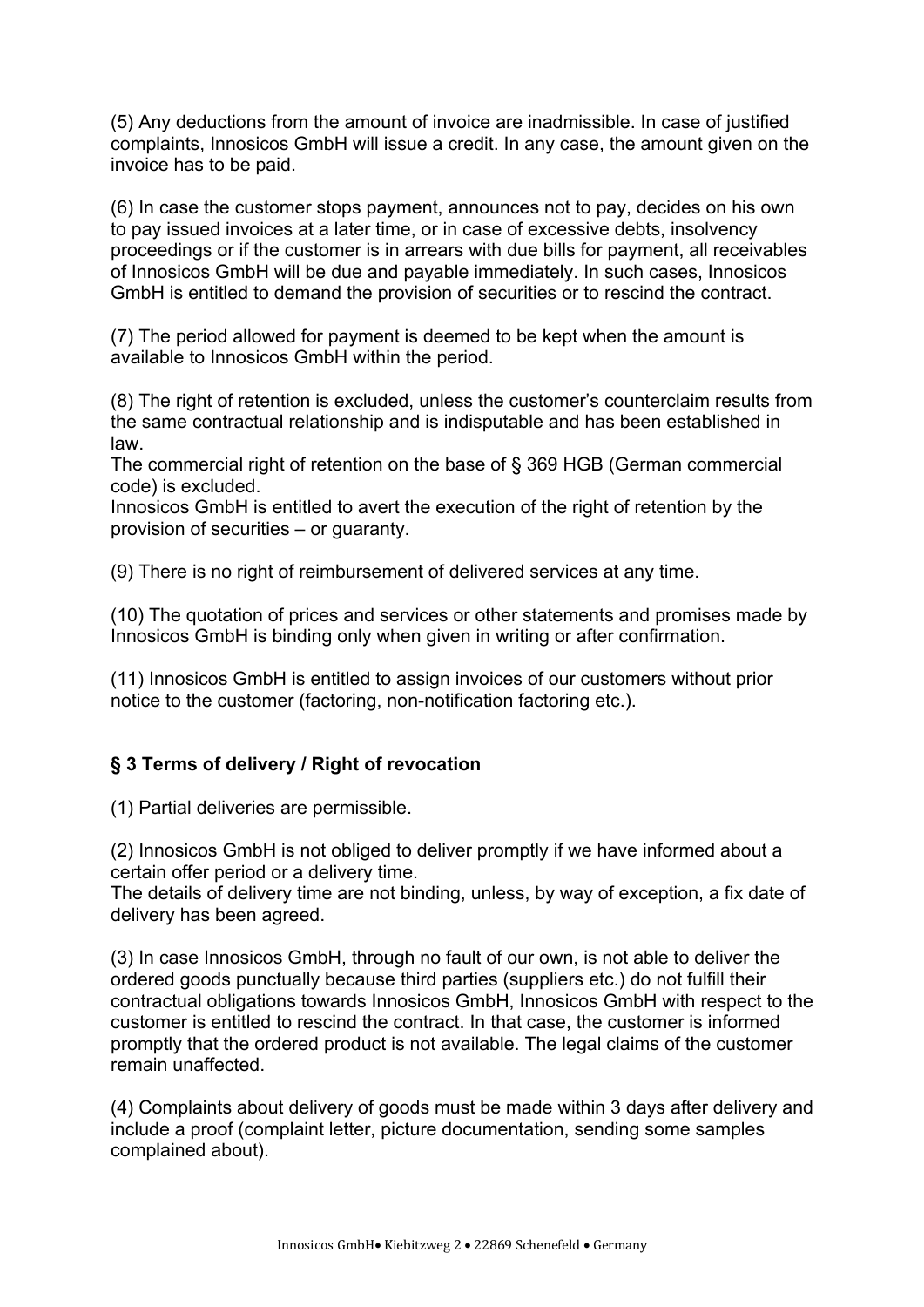(5) Unless otherwise agreed, the goods are shipped as insured dispatch.

(6) Unless otherwise agreed, the revocation of costs accumulated by then has to be based on evidences.

### **§ 4 Passing of risk**

The risk of the disappearance of the goods passes to the customer in the moment of dispatch by Innosicos GmbH or the transfer of the goods to a forwarding agent.

### **§ 5 Liability for defects**

(1) In case the purchased item has any defects, the legal provisions of §§ 434 ff. BGB (German civil code) do apply. The assignment of claims for defects by the customer is excluded.

(2) Obvious defects, e.g. material or production faults, have to be announced to Innosicos GmbH within a period of 3 days from delivery. If the announcement is not made within that period, material defect rights expire. The announcement must include the date, pictures of the defective delivery, products of the defective delivery and a description of the sort of the delivery of goods.

(3) In case the purchase is a commercial transaction for both parties, the customer has to inspect the goods immediately after receipt, providing that is feasible in the course of ordinary business. If defects are detected, the customer must immediately inform Innosicos GmbH.

If the customer does not give any information, the goods are considered accepted. Furthermore, the §§ 377 ff. HGB (German commercial code) do apply for the commercial segment.

(4) The material defect claims, in accordance with the decision made by Innosicos GmbH, are limited to the repair of the defect or the delivery of a faultless product (supplementary performance). In case the chosen sort of supplementary performance fails, the buyer has the right to reduce the payment or to rescind the contract.

(5) If a supplementary performance has been done in course of the replacement delivery, the buyer is obliged to return the goods delivered initially to Innosicos GmbH within 30 days at the expense of Innosicos GmbH. The return of the defective goods must be in compliance with the legal provisions of §§ 439 paragraph 4, 346 to 348 BGB (German civil code). Innosicos GmbH reserves the right to claim damages in accordance with statutory provisions.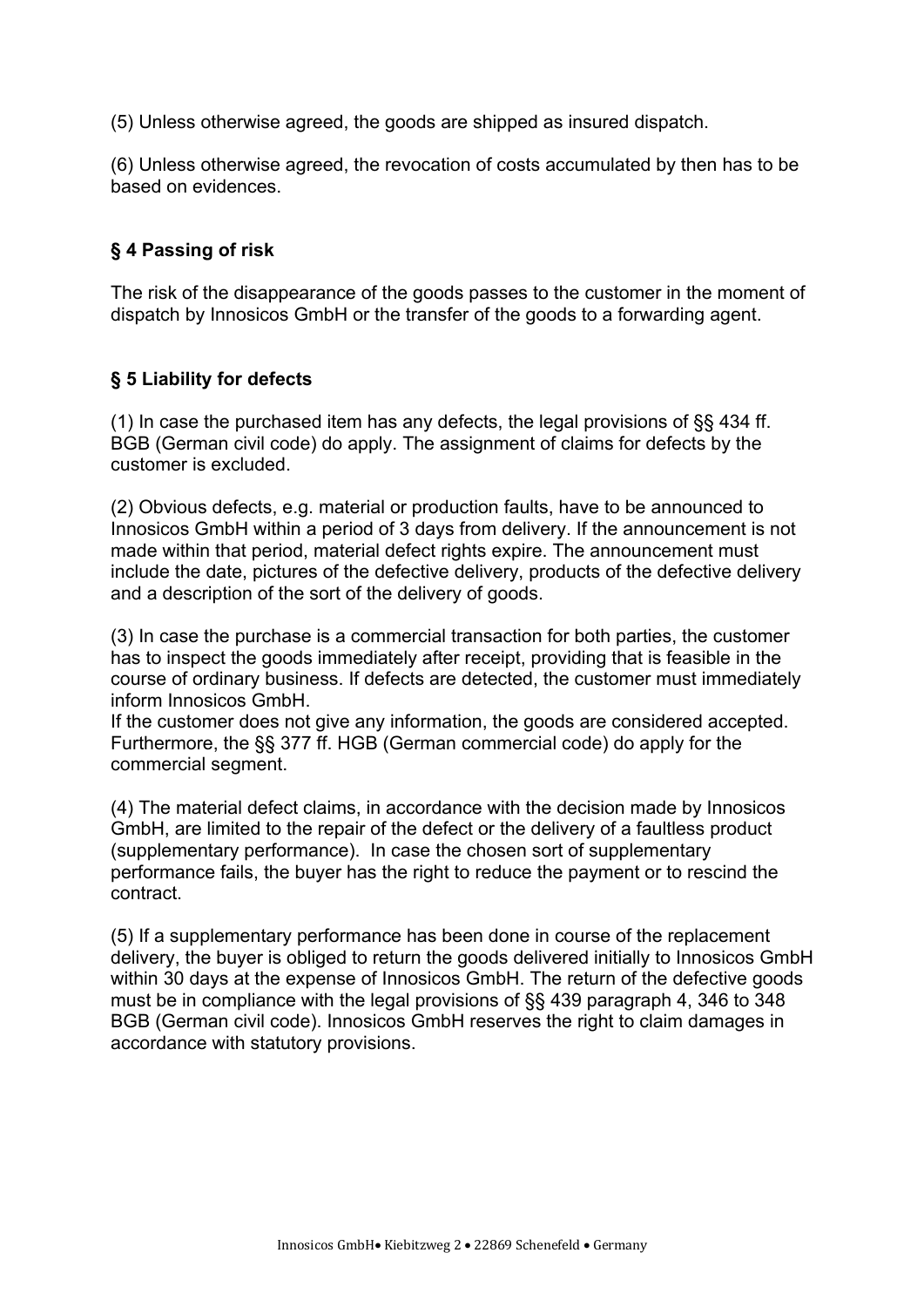### **§ 6 Liability for damages**

(1) The liability of Innosicos GmbH is limited to breaches of contractual obligations, intentional offences, and gross negligence. That does not apply to the injury of life, body or health of the buyer, claims due to the violation of substantial obligations (essential obligations) and compensation for damages due to delays (§286 BGB). Insofar Innosicos GmbH is liable irrespective of the degree of fault.

(2) The exclusion of liability mentioned before also applies to slightly negligent breaches of obligations on the part of agents of Innosicos GmbH.

(3) If a liability for damages not caused by injury of life, body or health of the buyer cannot be excluded for slight negligence, such claims lapse within one year from the creation of the claim or, with regard to claims for damages due to defects, from the time of delivery of the goods.

(4) In case Innosicos GmbH negligently violates an essential obligation of the contract, the duty to compensate damages is limited to the typical damages to be expected.

### **§ 7 Retention of title**

(1) The delivered goods continue to be the possession of Innosicos GmbH until the customer has fulfilled all existing present and future obligations in connection with the delivered goods. Mortgaging or security transfer of the conditional goods is inadmissible.

(2) The customer – within the bounds of the ordinary conduct of business – in the case of resale of conditional goods of Innosicos GmbH, by way of security, already now and until complete repayment assigns all future obligations of the transfer emerging towards the customer in future from reselling or renting out. Thereby, later particular explanations become unnecessary.

The assignment includes also balance claims resulting from the existence of current account relationships or the termination of such relationships of the customer with the customer's clients. If the conditional goods are resold or rented out together with other goods without agreeing a special price for the conditional goods, the customer gives the supplier priority over other obligations and assigns to the supplier the percentage of the total amount or the total rent corresponding to the amount of the conditional goods invoiced by Innosicos GmbH.

The customer is authorized to collect the transferred obligations from reselling or renting out until revoked. The customer, however, is not authorized to use them in other ways, e.g. assignment. At Innosicos GmbH's request, the customer must announce the assignment and make available to Innosicos GmbH the documents, e.g. invoices, and the information necessary to enforce our right against the customer. If the customer, because of the authorization to collect the assigned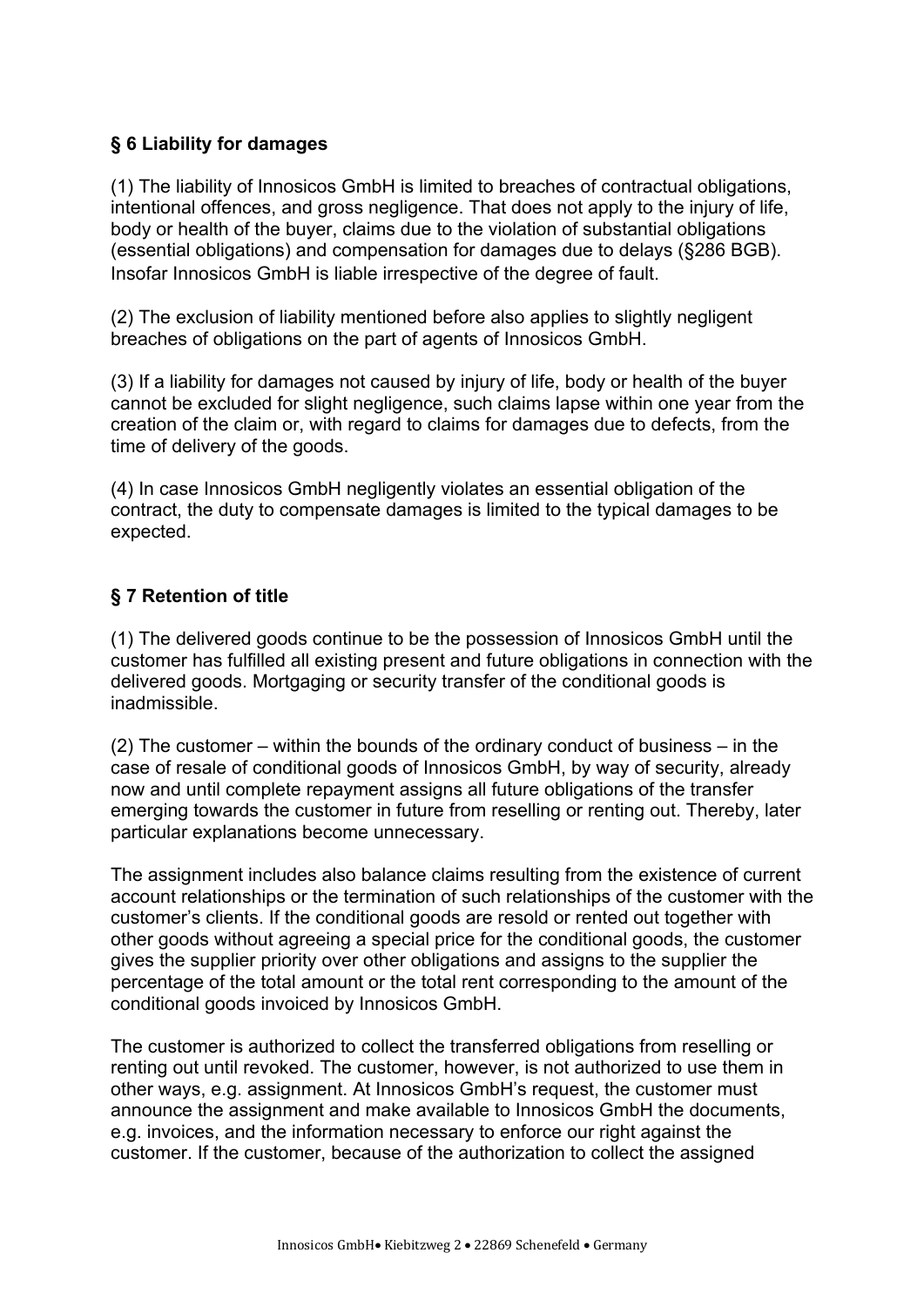obligations from the resale, receives bills, the assets of the bills with the vested rights pass to Innosicos GmbH by way of security.

The transfer of the bills is replaced by the agreement that the customer takes them into custody for the supplier and thereupon promptly and after endorsement passes them to Innosicos GmbH.

3) The customer must inform Innosicos GmbH immediately about execution proceedings by third parties seizing the conditional goods and make available the documents needed for intervention; that also applies to other impairments. In any case, the customer must inform third parties about the existing rights to the goods.

4) In case the amount of security exceeds the claims of Innosicos GmbH against the customer from the current business relationship by more than 20%, Innosicos GmbH at the customer's request is obliged to release securities entitled to us.

# **§ 8 Form of declarations**

Legally relevant declarations and notifications, which have to be submitted by the customer towards the user or a third party, require writing even in case of waiver of statutory written form.

# **§ 9 Additional provisions**

(1) Test material is delivered only on a binding basis without the right of return on the part of the customer. Returns which have not been accepted by Innosicos GmbH are sent back to the customer at the customer's expense. Accepted returns are credited for a handling charge of 15% of the price originally agreed.

(2) These GTC are available in German and English. In case of doubt, the German version is binding.

# **§ 10 Data storage – Data protection - Credit check**

(1) In accordance with § 28 Federal data protection act (BDSG) and § 3 paragraph 1 and 2, § 5 paragraph 1 and § 6 paragraph 1 German act on protection of data in telecommunication services (TDDSG) the data required in the course of business activities are processed and stored by means of an EDP system. It complies with the most recent regulation. More information under: https://www.Innosicos.de/kontakt/datenschutz/ .

(2) All personal data are kept confidential. Data required for business activities are stored.

(3) In establishing contact and ordering, the customer accepts the storage of his data. At any time, he is allowed to view his data or to have them erased.